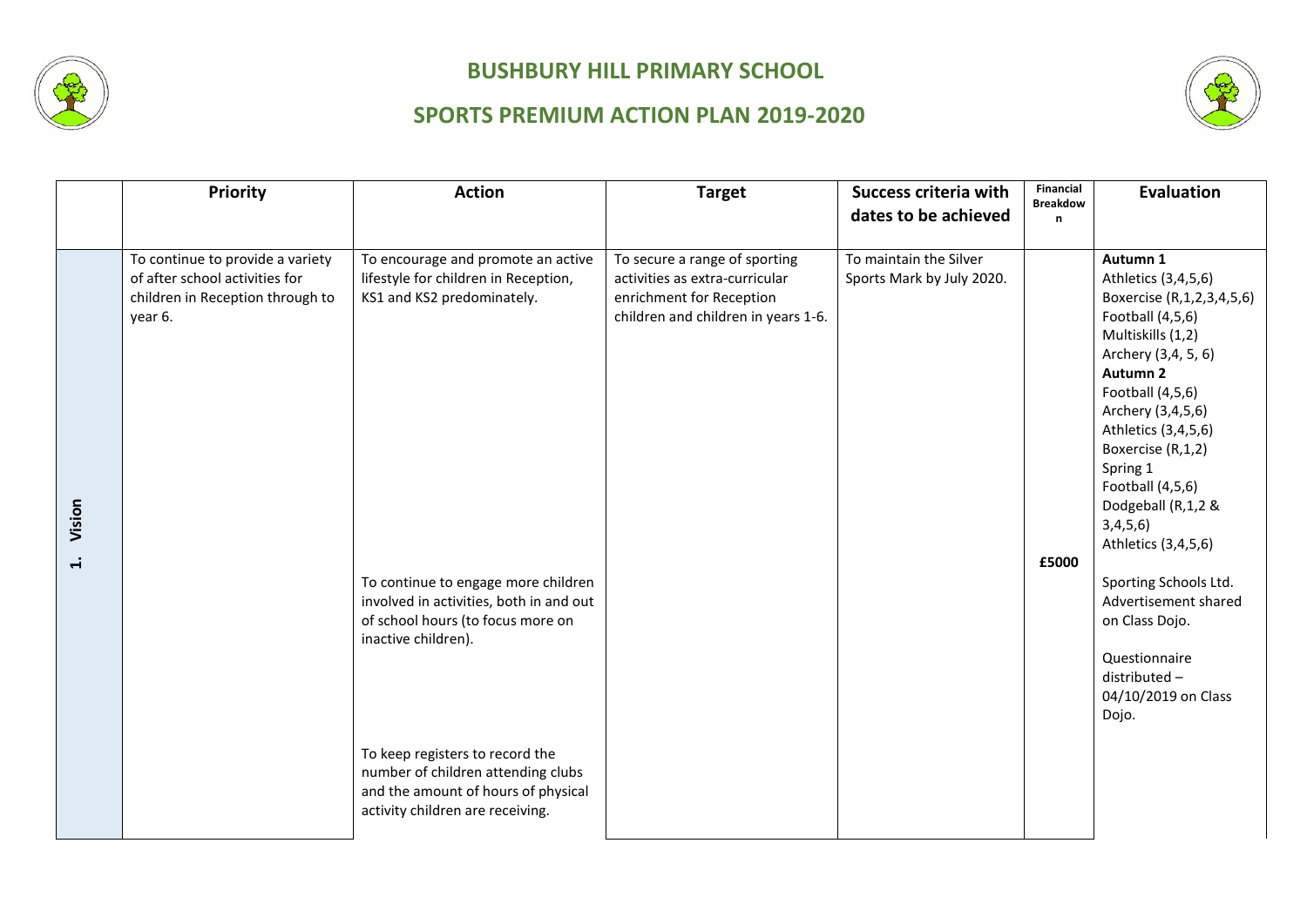



| To implement a parent session in<br>after school activities for children<br>across the school.                                           | To encourage child and parent<br>healthy lifestyle activities.                                                                                | To invite parents to attend and<br>participate in the last session of<br>each half termly club.     |                                                                           |                                                                                                                                                                                                                                                                                                |
|------------------------------------------------------------------------------------------------------------------------------------------|-----------------------------------------------------------------------------------------------------------------------------------------------|-----------------------------------------------------------------------------------------------------|---------------------------------------------------------------------------|------------------------------------------------------------------------------------------------------------------------------------------------------------------------------------------------------------------------------------------------------------------------------------------------|
| To continue to use 9 Learning<br>Lunch Time Play Leaders to plan<br>and deliver healthy activities for<br>all children during lunchtime. | For KC and EH to attend training to<br>support 9 LLPLs where necessary.                                                                       | For KC and EH to use training to<br>support the LLPLs in promoting<br>health and physical activity. | Monitor the effectiveness<br>of children's health<br>development.         |                                                                                                                                                                                                                                                                                                |
| To secure the school staff's<br>knowledge and confidence in P.E.<br>delivery.                                                            | To deliver INSET training to 32<br>members of staff including Teaching<br>staff, support staff, senior leadership<br>team and pastoral staff. | To make staff aware of changes<br>made by KC and EH, to reiterate<br>P.E. expectations.             |                                                                           | INSET day 02/09/2019.                                                                                                                                                                                                                                                                          |
| To increase the amount of both<br>intra and inter competitions<br>across KS1 and KS2 (WASPs)                                             | To encourage healthy competition<br>between children.                                                                                         | Target KS1 and KS2 children for<br>competition. (To maintain Silver<br>Sports Mark).                | To work with the PASS<br>team for evidence of KS1<br>and KS2 involvement. | Entered football league<br>13/09/2019.<br><b>Bushbury v Fallings Park</b><br>$-10/10/2019$<br>Bushbury v Whitgreave -<br>18/11/2019<br>Change4Life Festival-<br>22/10/2019<br>Athletics Competition -<br>26/11/2019 (15 children<br>from years 4 and 5)<br>Bushbury v St May's -<br>27/01/2020 |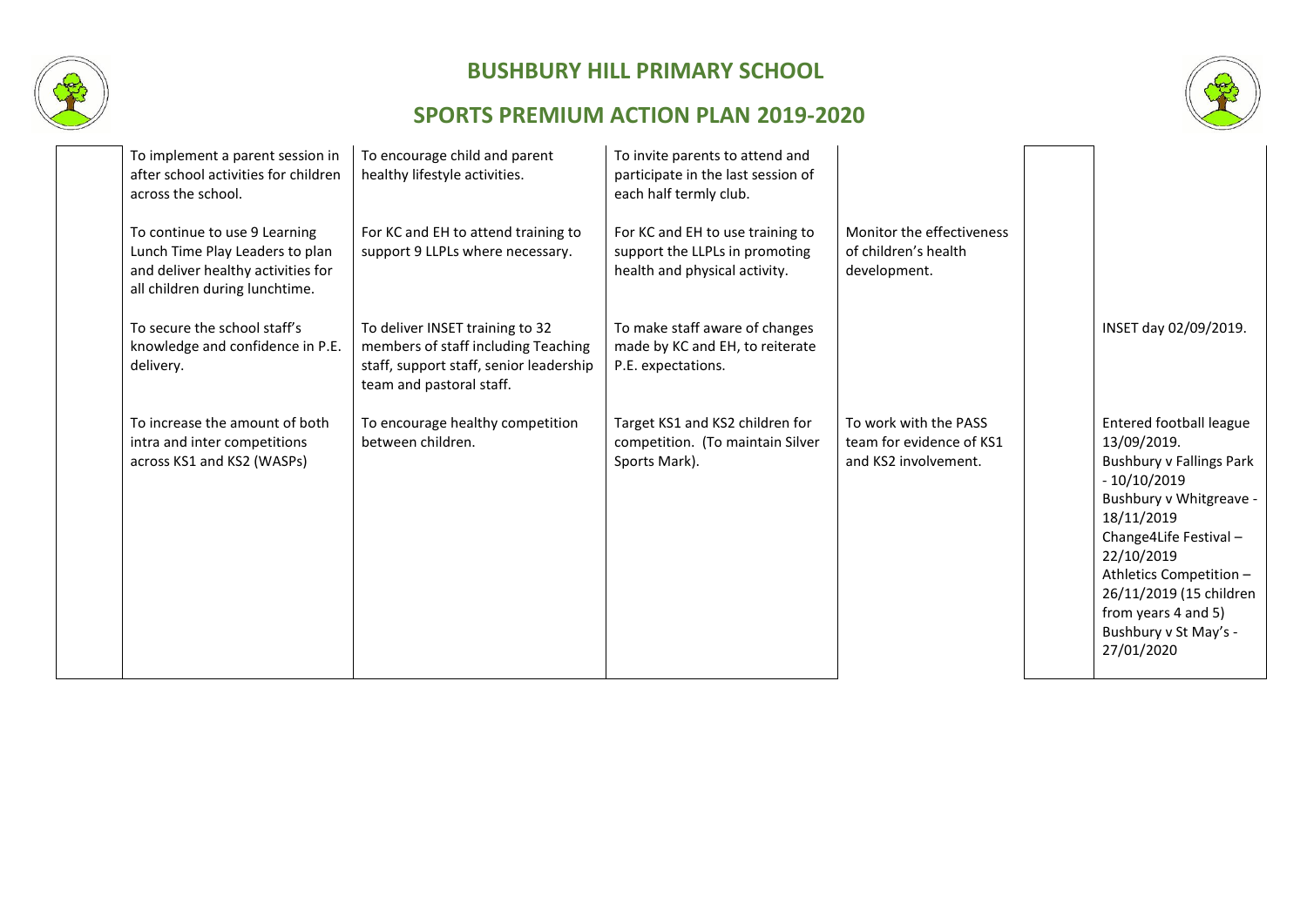



|                                          | To continue with the 'Daily Mile<br>Challenge' across years 1 to 6.               | For children to continue to use the<br>established route as part of their<br>daily routine.                                                                                                                                                                                                                                                              | To improve the health and<br>physical fitness of all pupils<br>across the school.<br>These figures below show a<br>combination of both the obese<br>and very obese data:<br>Reception<br>Bushbury Hill Primary (2016-<br>2018): 33.8%<br>Wolverhampton (2018): 27.6%<br>West Midlands (2018): 23.4%<br>England (2018): 22.4%<br>Year 6<br>Bushbury Hill Primary (2016-<br>2018): 48.0%<br>Wolverhampton (2018): 42.9%<br>West Midlands (2018): 37.1%<br>England (2018): 34.3% |                                                        |       | Daily mile continuing for<br>15 minutes each day.                                                           |
|------------------------------------------|-----------------------------------------------------------------------------------|----------------------------------------------------------------------------------------------------------------------------------------------------------------------------------------------------------------------------------------------------------------------------------------------------------------------------------------------------------|-------------------------------------------------------------------------------------------------------------------------------------------------------------------------------------------------------------------------------------------------------------------------------------------------------------------------------------------------------------------------------------------------------------------------------------------------------------------------------|--------------------------------------------------------|-------|-------------------------------------------------------------------------------------------------------------|
| School improvement<br>$\dot{\mathsf{r}}$ | To continue to improve the<br>quality of teaching and learning<br>and assessment. | To monitor P.E. assessment to<br>ensure that staff are continuously<br>assessing their children's physical<br>progress in P.E.<br>To monitor staff's delivery of P.E. to<br>the children and to provide useful<br>and developmental feedback.<br>To provide planning and resources to<br>staff to use within their P.E. planning<br>and lesson delivery. | To have staff use their formative<br>and summative assessments to<br>inform their planning and<br>delivery of P.E. to all abilities.<br>To provide a file within Teams<br>where planning and resources<br>can be stored for all year groups<br>across the school                                                                                                                                                                                                              | Checked termly.<br>Final assessments in July,<br>2020. | £2610 | Staff Meeting-<br>Assessment of non-core<br>subjects 23/10/2019<br>Provided during INSET<br>day 02/09/2019. |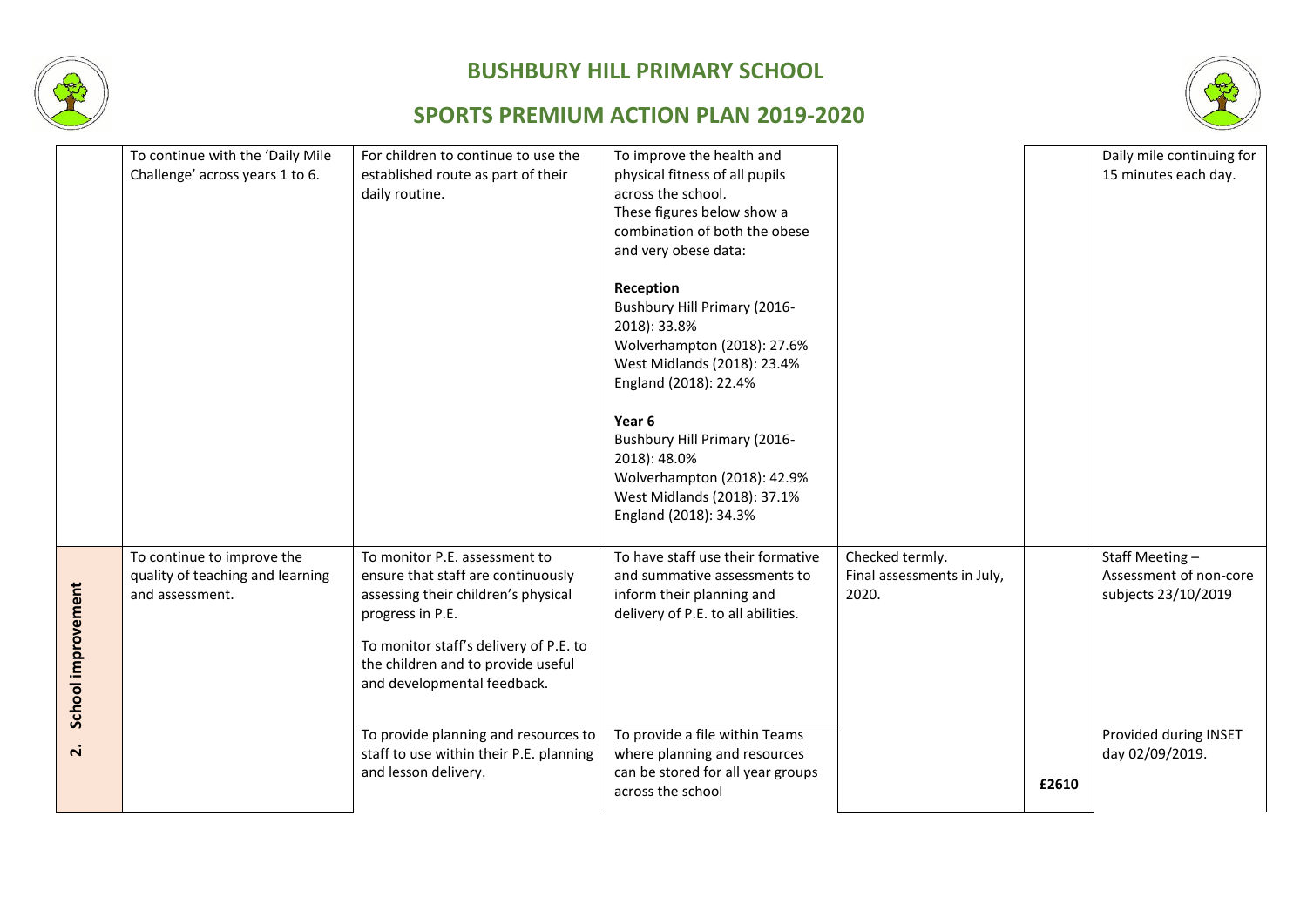



| To encourage parents to<br>integrate and observe their<br>children participating in after<br>school clubs. | To engage parents to become<br>involved and support children in<br>extra-curricular activities.                                                                 | To encourage parents of children<br>attending after school clubs to<br>attend the final week of the club<br>to show parents the skills that we<br>have been developing throughout<br>the club.                                                          | To gather evidence of<br>parents attendance.                                                                                     |                                                                                                                                                                                                                      |
|------------------------------------------------------------------------------------------------------------|-----------------------------------------------------------------------------------------------------------------------------------------------------------------|---------------------------------------------------------------------------------------------------------------------------------------------------------------------------------------------------------------------------------------------------------|----------------------------------------------------------------------------------------------------------------------------------|----------------------------------------------------------------------------------------------------------------------------------------------------------------------------------------------------------------------|
| To continue to use the expertise<br>of the PASS team (Helen Bourton)                                       | To attend play leading training and<br>training.                                                                                                                | To use training to support play<br>leaders and Lunchtime Learning<br>Play Leaders.                                                                                                                                                                      | To train more children to<br>become Play leaders and<br>to monitor their<br>effectiveness.                                       | $EH - 18/10/2019$                                                                                                                                                                                                    |
| To provide activities to children<br>across the school during the<br>school holidays.                      | For EH and KC to provide<br>opportunities during the school<br>holidays to engage children in<br>healthy lifestyle activities.                                  | To provide:<br>1 day during the week beginning<br>28/10/2019<br>1 day during the week beginning<br>17/02/2020<br>2 days during the weeks<br>beginning 06/04/2020 and<br>13/04/2020<br>2 days during the weeks<br>beginning 20/07/2020 and<br>27/07/2020 | A total of 6 holiday club<br>sessions will have been<br>provided between KC and<br>EH throughout the<br>academic year 2019-2020. | 28/10/2019                                                                                                                                                                                                           |
| To improve our extra-curricular<br>activities provision.                                                   | To create a survey monkey<br>questionnaire to be sent to all<br>parents in classes Reception to Year<br>6 via the school facebook page and<br>Class Dojo pages. | To gather information from<br>parents and children of which<br>clubs and activities they would be<br>interested in attending to<br>improve the extra-curricular<br>activities provided after school.                                                    | To offer a wider variety of<br>clubs to children in classes<br>Reception to Year 6.                                              | Autumn term 1 - Indoor<br>athletics / Boxercise /<br>Football / Multiskills.<br>Autumn 2 - Football /<br>Indoor athletics /<br>Archery / Boxercise.<br>Spring 1 - Football /<br>Dodgeball / Athletics /<br>Dodgeball |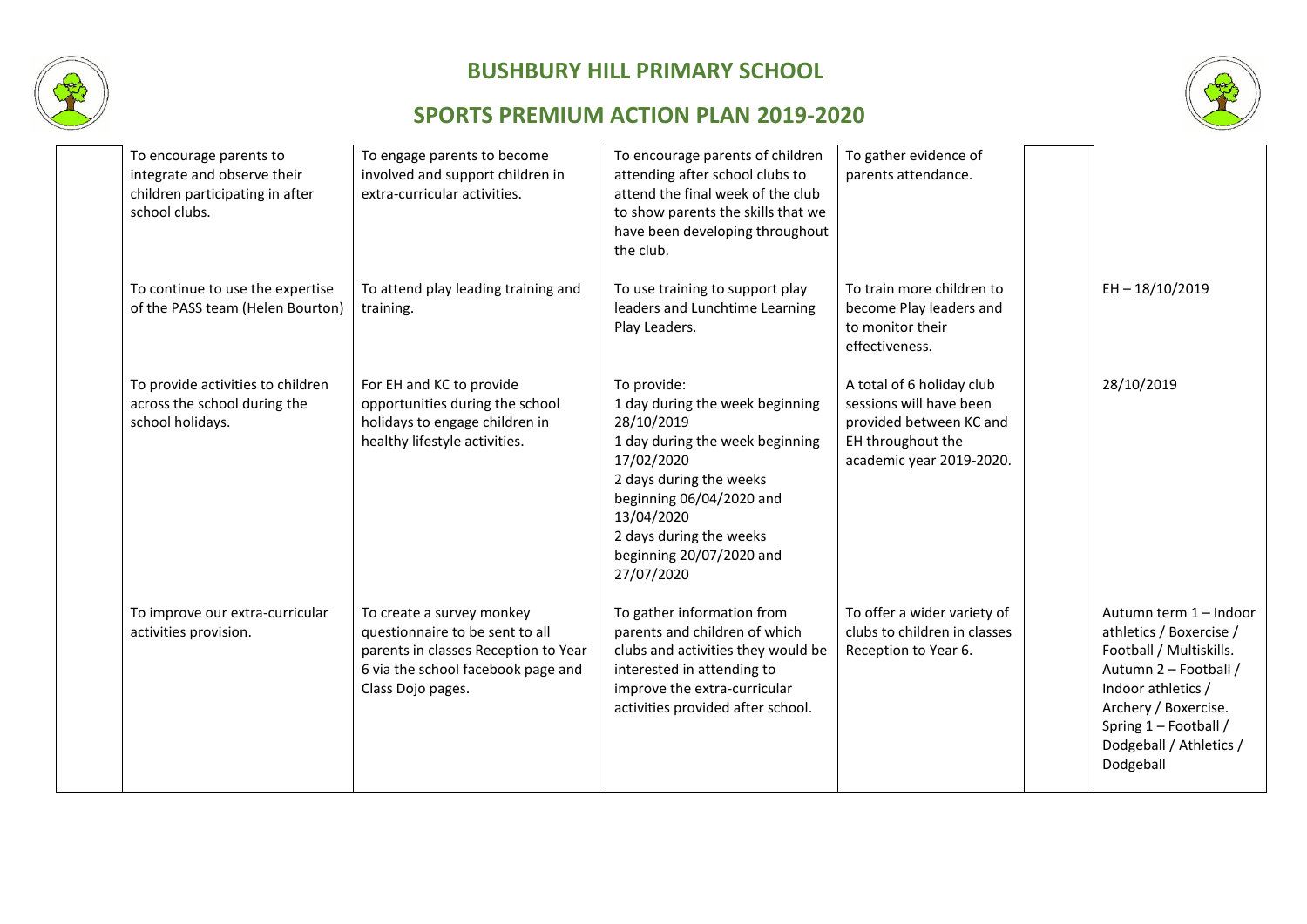

**3. L&M**

# **BUSHBURY HILL PRIMARY SCHOOL**



| To continue to use the expertise<br>of the PASS team.                                                                                                                                                                                                                          | To train more children to become<br>Play leaders.                                                                                                                                                   | To use training provided by Helen<br>Bourton to support play leaders<br>and Lunchtime Learning Play<br>Leaders.             | To have more Play Leaders<br>trained in years 5 and 6 to<br>support and develop play<br>across the school.                                                                                                                                                    |       | 28/10/2019                                                                                                                                                                                                                   |
|--------------------------------------------------------------------------------------------------------------------------------------------------------------------------------------------------------------------------------------------------------------------------------|-----------------------------------------------------------------------------------------------------------------------------------------------------------------------------------------------------|-----------------------------------------------------------------------------------------------------------------------------|---------------------------------------------------------------------------------------------------------------------------------------------------------------------------------------------------------------------------------------------------------------|-------|------------------------------------------------------------------------------------------------------------------------------------------------------------------------------------------------------------------------------|
| For KC and EH to work closely<br>with Sporting Schools to deliver 4<br>extra-curricular activities to<br>children across the school and to<br>also engage parents in a parent<br>session once per club that will<br>run over a half term.                                      | To provide four weekly after school<br>clubs to 270 children throughout<br>Reception to Year 6 children which<br>encourages parental engagement<br>during the last week of the half<br>termly club. | To encourage the number of<br>children attending after school<br>clubs throughout the year to<br>maintain their attendance. | For the number of children<br>that attend clubs to be<br>maintained throughout<br>the half termly club.                                                                                                                                                       | £5570 | Autumn term 1 - Indoor<br>athletics / Boxercise /<br>Football / Multiskills.<br>Autumn term 2 -<br>Football / Indoor<br>athletics / Archery /<br>Boxercise.<br>Spring 1 - Football /<br>Dodgeball / Athletics /<br>Dodgeball |
| For EH and KC to work closely<br>with 9 staff to plan and deliver<br>the P.E. curriculum to all year<br>groups in the school and to<br>provide valuable CPD for staff<br>development to work towards<br>decreasing the schools 'very<br>overweight and obese' obesity<br>data. | To watch and observe lessons once<br>per term, delivered by 9 staff to<br>witness and assess the impact it is<br>having on the staff and children.                                                  | To be released to observe<br>(termly) weekly P.E. lessons.                                                                  | To observe P.E. lessons<br>and assess the impact of<br>staff delivery of lessons.<br>To electronically<br>communicate feedback<br>with staff about P.E.<br>Curriculum impacts on the<br>children's physical, social<br>and emotional<br>development (termly). |       |                                                                                                                                                                                                                              |
| For EH and KC to attend the P.E.<br>co-ordinators meeting.                                                                                                                                                                                                                     | To make additional and sustainable<br>improvements to the quality of PE<br>and sport schools offer.                                                                                                 | To be released to attend the<br>meeting.                                                                                    | To develop and add to<br>the PE, physical activity<br>and sport activities that<br><b>Bushbury Hill Primary</b><br>school already offers and<br>build capacity and<br>capability within the                                                                   |       | Attended 27/09/2019.                                                                                                                                                                                                         |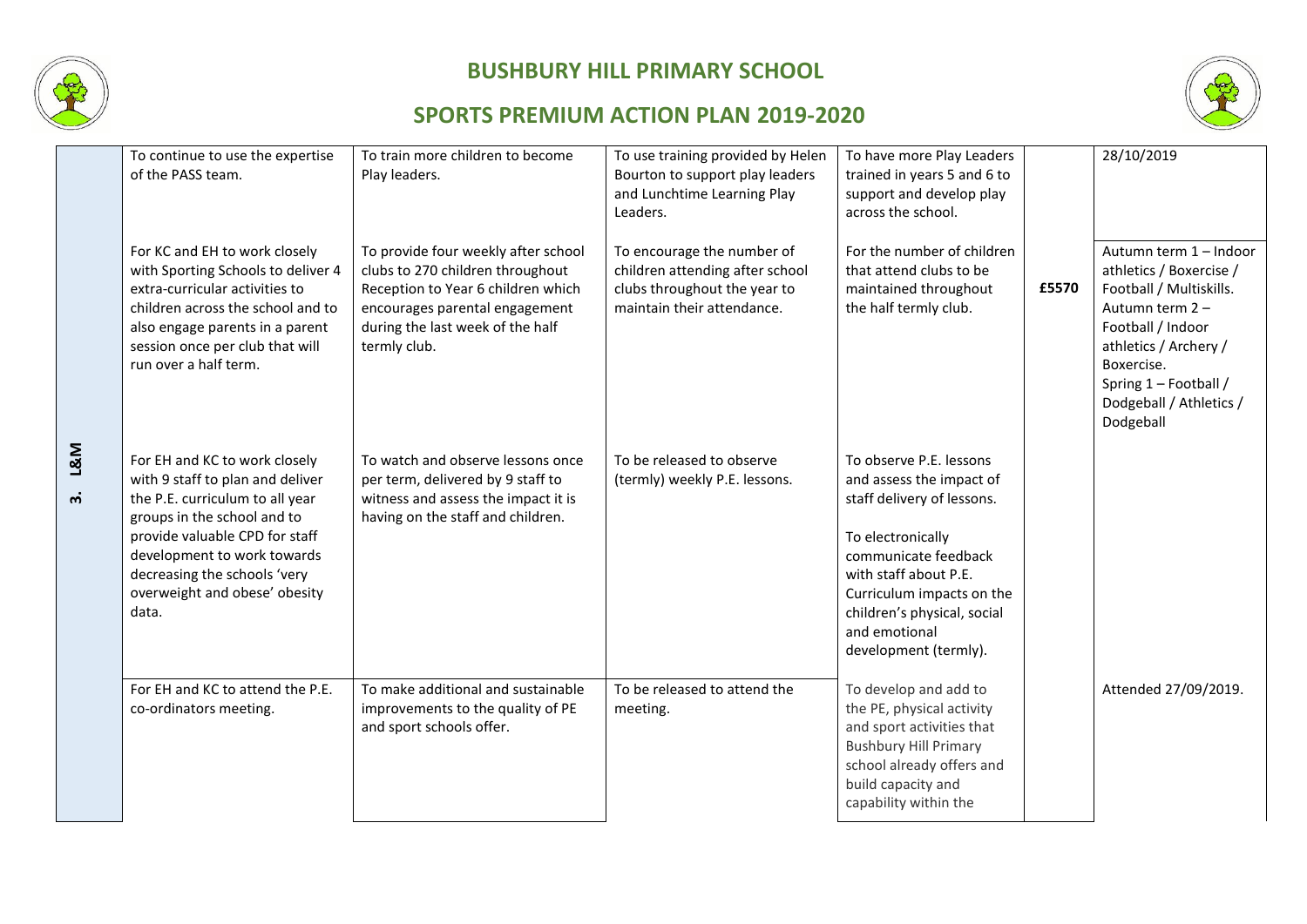



|                                       | For KC and EH to gain knowledge<br>of school competitions and<br>School Games Mark to improve<br>provisions and opportunities for<br>children to compete in sports<br>activities.                                                                                       |                                                                                                                                                                                                                                                                                    | To meet with knowledgeable<br>professionals and implement<br>their suggestions and follow their<br>guidance and advice.          | school to ensure that<br>improvements made now<br>will benefit pupils joining<br>the school in future years,<br>and To raise the profile<br>of PE and sport across the<br>school as a tool for whole-<br>school improvement. |       | Met with SH (WASPS)<br>on 13/09/2019.                                                                                                      |
|---------------------------------------|-------------------------------------------------------------------------------------------------------------------------------------------------------------------------------------------------------------------------------------------------------------------------|------------------------------------------------------------------------------------------------------------------------------------------------------------------------------------------------------------------------------------------------------------------------------------|----------------------------------------------------------------------------------------------------------------------------------|------------------------------------------------------------------------------------------------------------------------------------------------------------------------------------------------------------------------------|-------|--------------------------------------------------------------------------------------------------------------------------------------------|
| Curriculum<br>4                       | To produce and secure the<br>implementation of the new<br>schemes of work to plan and<br>deliver high quality lessons to KS1<br>and KS2 children.<br>To ensure new key stage<br>members of staff are familiar<br>with the new P.E. expectations in<br>their year group. | To continue to develop confident<br>staff who can deliver a range of P.E.<br>lessons to children across the school.<br>To continue to gain an abundance of<br>ideas and resources from our P.E.<br>supporters (PASS team) to aid the<br>delivery of P.E. across school.            | To continue to implement CPD to<br>deliver quality P.E. lessons,<br>especially in invasion games and<br>small game competition.  | To observe P.E. lessons<br>and assess the impact CPD<br>has had on the teachers<br>and children, as well as<br>observe the impact the<br>new planning and<br>resources provided to staff<br>is having on P.E. delivery.      | £1000 | Timetables and planning<br>distributed to staff<br>Summer term 2 and<br>planning and resources<br>provided during INSET<br>day 02/09/2019. |
| <b>Teaching and</b><br>Learning<br>ம் | For all teaching staff to deliver<br>high quality lessons, which cover<br>skill-based lessons, invasion,<br>gymnastics, dance and health and<br>fitness to enable more teams to<br>access competition.                                                                  | To continue to improve the teaching<br>and learning of P.E. across the<br>school, particularly in dance and<br>gymnastics.<br>To continue to develop the<br>confidence of staff in using the<br>planning and resources provided this<br>year and the delivery of their<br>lessons. | To monitor the impact CPD is<br>having on the children's physical<br>knowledge and development -<br>Survey Monkey questionnaire. | To observe P.E. lessons<br>and assess the impact CPD<br>is having on the teacher's<br>knowledge and delivery<br>and the children's physical<br>progress.                                                                     | £800  | Questionnaire<br>distributed 04/10/2019                                                                                                    |